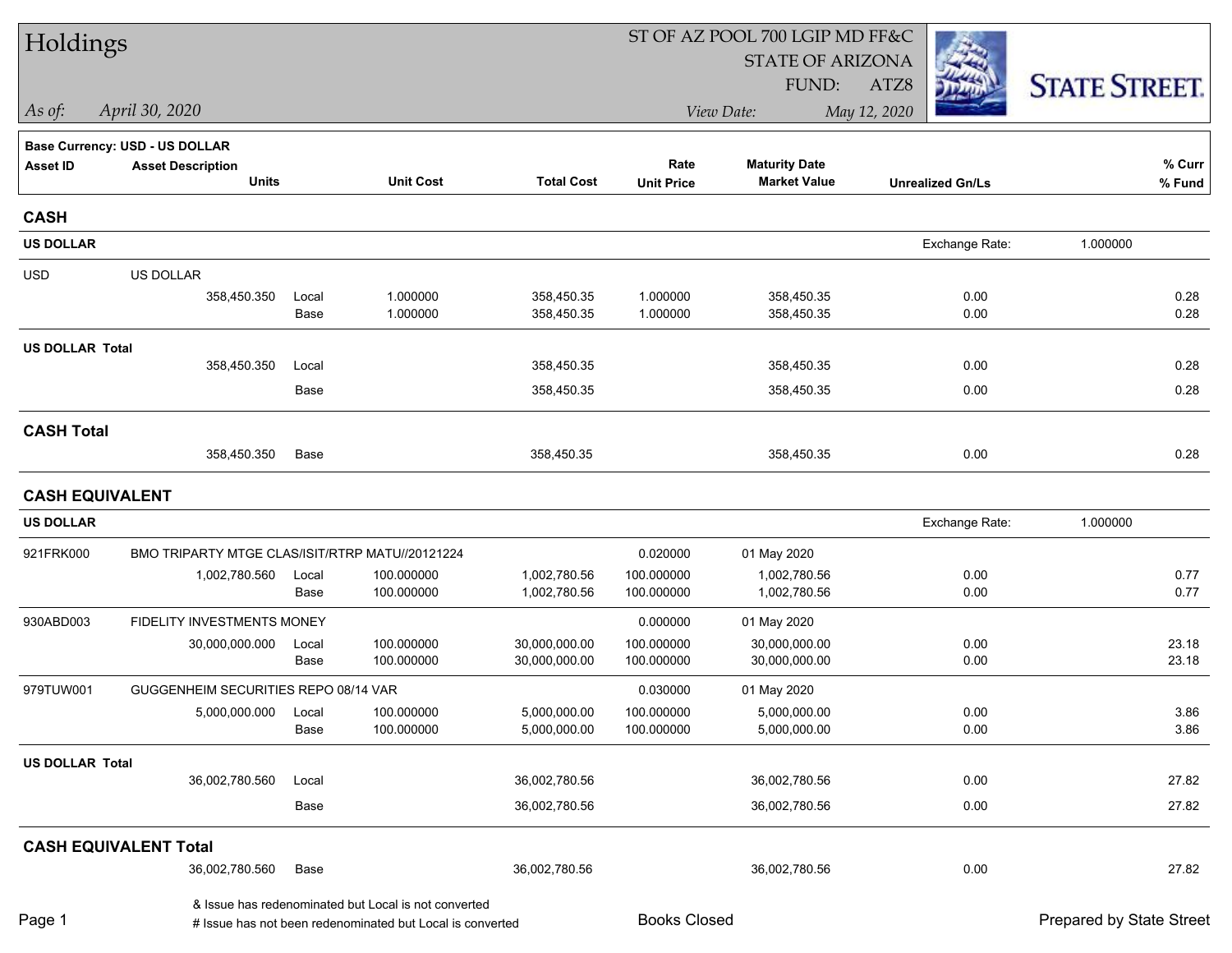| Holdings            |                                                  |       |                                                           |                   |                     | ST OF AZ POOL 700 LGIP MD FF&C |                         |                          |
|---------------------|--------------------------------------------------|-------|-----------------------------------------------------------|-------------------|---------------------|--------------------------------|-------------------------|--------------------------|
|                     |                                                  |       |                                                           |                   |                     | <b>STATE OF ARIZONA</b>        |                         |                          |
|                     |                                                  |       |                                                           |                   |                     | FUND:                          | ATZ8                    | <b>STATE STREET.</b>     |
| As of:              | April 30, 2020                                   |       |                                                           |                   |                     | View Date:                     | May 12, 2020            |                          |
|                     | Base Currency: USD - US DOLLAR                   |       |                                                           |                   |                     |                                |                         |                          |
| <b>Asset ID</b>     | <b>Asset Description</b>                         |       |                                                           |                   | Rate                | <b>Maturity Date</b>           |                         | % Curr                   |
|                     | <b>Units</b>                                     |       | <b>Unit Cost</b>                                          | <b>Total Cost</b> | <b>Unit Price</b>   | <b>Market Value</b>            | <b>Unrealized Gn/Ls</b> | % Fund                   |
| <b>FIXED INCOME</b> |                                                  |       |                                                           |                   |                     |                                |                         |                          |
| <b>US DOLLAR</b>    |                                                  |       |                                                           |                   |                     |                                | Exchange Rate:          | 1.000000                 |
| 30218HAA5           | EXPORT LEASING 2009 LLC US GOVT GUAR 08/21 1.859 |       |                                                           |                   | 1.859000            | 28 Aug 2021                    |                         |                          |
|                     | 191,692.860                                      | Local | 100.232361                                                | 192,138.28        | 100.710733          | 193,055.28                     | 917.00                  | 0.15                     |
| Original Face:      | 1,000,000.000                                    | Base  | 100.232361                                                | 192,138.28        | 100.710733          | 193,055.28                     | 917.00                  | 0.15                     |
| 36178GHQ0           | GNMA POOL AA8339 GN 08/27 FIXED 3                |       |                                                           |                   | 3.000000            | 15 Aug 2027                    |                         |                          |
|                     | 1,008,154.100                                    | Local | 103.380924                                                | 1,042,239.02      | 105.614006          | 1,064,751.93                   | 22,512.91               | 0.82                     |
| Original Face:      | 5,000,000.000                                    | Base  | 103.380924                                                | 1,042,239.02      | 105.614006          | 1,064,751.93                   | 22,512.91               | 0.82                     |
| 36179MAF7           | GNMA II POOL MA0006 G2 04/27 FIXED 2.5           |       |                                                           |                   | 2.500000            | 20 Apr 2027                    |                         |                          |
|                     | 904.878.140                                      | Local | 102.609853                                                | 928,494.13        | 103.584634          | 937,314.71                     | 8,820.58                | 0.72                     |
| Original Face:      | 4,372,786.000                                    | Base  | 102.609853                                                | 928,494.13        | 103.584634          | 937,314.71                     | 8,820.58                | 0.72                     |
| 36179MCH1           | GNMA II POOL MA0072 G2 05/27 FIXED 2.5           |       |                                                           |                   | 2.500000            | 20 May 2027                    |                         |                          |
|                     | 1,093,903.250                                    | Local | 102.295251                                                | 1,119,011.08      | 104.378431          | 1,141,799.05                   | 22,787.97               | 0.88                     |
| Original Face:      | 5,000,000.000                                    | Base  | 102.295251                                                | 1,119,011.08      | 104.378431          | 1,141,799.05                   | 22,787.97               | 0.88                     |
| 36179MGP9           | GNMA II POOL MA0206 G2 07/27 FIXED 3.5           |       |                                                           |                   | 3.500000            | 20 Jul 2027                    |                         |                          |
|                     | 593,888.350                                      | Local | 103.735349                                                | 616,072.15        | 105.225222          | 624,920.33                     | 8,848.18                | 0.48                     |
| Original Face:      | 4,169,641.000                                    | Base  | 103.735349                                                | 616,072.15        | 105.225222          | 624,920.33                     | 8,848.18                | 0.48                     |
| 36179NDH8           | GNMA II POOL MA1004 G2 05/43 FIXED 3             |       |                                                           |                   | 3.000000            | 20 May 2043                    |                         |                          |
|                     | 611,138.320                                      | Local | 101.167860                                                | 618,275.56        | 104.983644          | 641,595.28                     | 23,319.72               | 0.50                     |
| Original Face:      | 2,000,000.000                                    | Base  | 101.167860                                                | 618,275.56        | 104.983644          | 641,595.28                     | 23,319.72               | 0.50                     |
| 36202F3T1           | GNMA II POOL 005310 G2 02/27 FIXED 3.5           |       |                                                           |                   | 3.500000            | 20 Feb 2027                    |                         |                          |
|                     | 436,451.560 Local                                |       | 102.486356                                                | 447,303.30        | 104.170276          | 454,652.79                     | 7,349.49                | 0.35                     |
| Original Face:      | 2,910,888.000                                    | Base  | 102.486356                                                | 447,303.30        | 104.170276          | 454,652.79                     | 7,349.49                | 0.35                     |
| 36225E3Y6           | GNMA II POOL 082614 G2 09/40 FLOATING VAR        |       |                                                           |                   | 3.250000            | 20 Sep 2040                    |                         |                          |
|                     | 745,699.780                                      | Local | 103.129526                                                | 769,036.65        | 102.961648          | 767,784.78                     | $-1,251.87$             | 0.59                     |
| Original Face:      | 9,450,000.000                                    | Base  | 103.129526                                                | 769,036.65        | 102.961648          | 767,784.78                     | $-1,251.87$             | 0.59                     |
| 3622A2EM0           | GNMA POOL 783740 GN 12/27 FIXED 2.5              |       |                                                           |                   | 2.500000            | 15 Dec 2027                    |                         |                          |
|                     | 631,345.320                                      | Local | 101.149274                                                | 638,601.21        | 104.582997          | 660,279.86                     | 21,678.65               | 0.51                     |
| Original Face:      | 2,500,000.000                                    | Base  | 101.149274                                                | 638,601.21        | 104.582997          | 660,279.86                     | 21,678.65               | 0.51                     |
|                     |                                                  |       | & Issue has redenominated but Local is not converted      |                   |                     |                                |                         |                          |
| Page 2              |                                                  |       | # Issue has not been redenominated but Local is converted |                   | <b>Books Closed</b> |                                |                         | Prepared by State Street |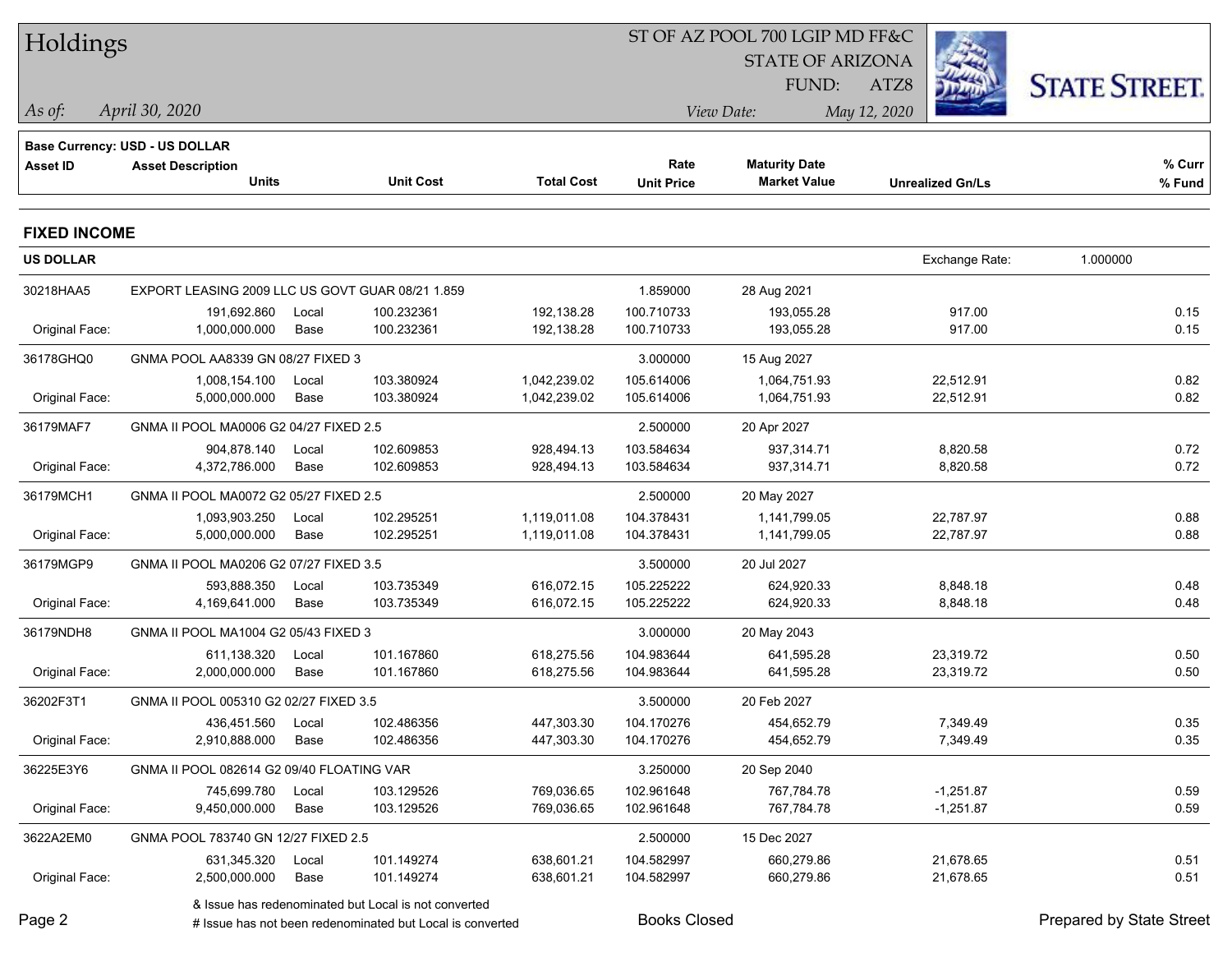## ST OF AZ POOL 700 LGIP MD FF&C

STATE OF ARIZONA

ATZ8



*April 30, 2020 As of: View Date: May 12, 2020*

**Base Currency: USD - US DOLLAR**

FUND:

| Asset ID       | <b>Asset Description</b><br><b>Units</b>       | <b>Unit Cost</b>    | <b>Total Cost</b> | Rate<br><b>Unit Price</b> | <b>Maturity Date</b><br><b>Market Value</b> | <b>Unrealized Gn/Ls</b> | % Curr<br>% Fund |
|----------------|------------------------------------------------|---------------------|-------------------|---------------------------|---------------------------------------------|-------------------------|------------------|
|                |                                                |                     |                   |                           |                                             |                         |                  |
| 3622A2F31      | GNMA II POOL 783786 G2 06/28 FIXED 2.5         |                     |                   | 2.500000                  | 20 Jun 2028                                 |                         |                  |
|                | 484,221.240                                    | 101.097430<br>Local | 489,535.23        | 102.722370                | 497,403.53                                  | 7,868.30                | 0.38             |
| Original Face: | 1,500,000.000                                  | Base<br>101.097430  | 489,535.23        | 102.722370                | 497,403.53                                  | 7,868.30                | 0.38             |
| 36230M3Y1      | GNMA POOL 753515 GN 11/40 FIXED 4              |                     |                   | 4.000000                  | 15 Nov 2040                                 |                         |                  |
|                | 781,885.600                                    | 105.480276<br>Local | 824,735.09        | 108.135576                | 845,496.50                                  | 20,761.41               | 0.65             |
| Original Face: | 5,872,458.000                                  | 105.480276<br>Base  | 824,735.09        | 108.135576                | 845,496.50                                  | 20,761.41               | 0.65             |
| 36241KZ76      | GNMA POOL 782566 GN 02/24 FIXED 5.5            |                     |                   | 5.500000                  | 15 Feb 2024                                 |                         |                  |
|                | 22,829.670                                     | 102.021667<br>Local | 23,291.21         | 105.910607                | 24,179.04                                   | 887.83                  | 0.02             |
| Original Face: | 1,000,000.000                                  | Base<br>102.021667  | 23,291.21         | 105.910607                | 24,179.04                                   | 887.83                  | 0.02             |
| 36290TK65      | GNMA POOL 616917 GN 12/35 FIXED 5              |                     |                   | 5.000000                  | 15 Dec 2035                                 |                         |                  |
|                | 38,950.410                                     | 104.723596<br>Local | 40,790.27         | 109.935590                | 42,820.36                                   | 2,030.09                | 0.03             |
| Original Face: | 1,000,000.000                                  | Base<br>104.723596  | 40,790.27         | 109.935590                | 42,820.36                                   | 2,030.09                | 0.03             |
| 36294XCP9      | GNMA POOL 662578 GN 09/22 FIXED 5              |                     |                   | 5.000000                  | 15 Sep 2022                                 |                         |                  |
|                | 322.350                                        | Local<br>101.042345 | 325.71            | 105.096657                | 338.78                                      | 13.07                   | 0.00             |
| Original Face: | 25,000.000                                     | Base<br>101.042345  | 325.71            | 105.096657                | 338.78                                      | 13.07                   | 0.00             |
| 36297KGS4      | GNMA POOL 714009 GN 10/39 FIXED 5              |                     |                   | 5.000000                  | 15 Oct 2039                                 |                         |                  |
|                | 89,187.180                                     | 103.264057<br>Local | 92,098.30         | 111.773060                | 99,687.24                                   | 7,588.94                | 0.08             |
| Original Face: | 2,000,000.000                                  | Base<br>103.264057  | 92,098.30         | 111.773060                | 99,687.24                                   | 7,588.94                | 0.08             |
| 38374C5H0      | GOVERNMENT NATIONAL MORTGAGE A GNR 2003 85 PD  |                     |                   | 4.000000                  | 20 Mar 2033                                 |                         |                  |
|                | 2,261.630                                      | 100.000000<br>Local | 2,261.63          | 100.918600                | 2,282.41                                    | 20.78                   | 0.00             |
| Original Face: | 410,000.000                                    | 100.000000<br>Base  | 2,261.63          | 100.918600                | 2,282.41                                    | 20.78                   | 0.00             |
| 38376R6Y7      | GOVERNMENT NATIONAL MORTGAGE A GNR 2017 H18 FE |                     |                   | 1.555750                  | 20 Jun 2063                                 |                         |                  |
|                | 181,158.350                                    | 100.000000<br>Local | 181, 158.35       | 99.913030                 | 181,000.80                                  | $-157.55$               | 0.14             |
| Original Face: | 4,967,302.000                                  | 100.000000<br>Base  | 181, 158.35       | 99.913030                 | 181,000.80                                  | $-157.55$               | 0.14             |
| 38377YWD8      | GOVERNMENT NATIONAL MORTGAGE A GNR 2011 140 PC |                     |                   | 2.000000                  | 16 Aug 2039                                 |                         |                  |
|                | 412,959.480                                    | 101.050592<br>Local | 417,298.00        | 101.279390                | 418,242.84                                  | 944.84                  | 0.32             |
| Original Face: | 2,720,000.000                                  | Base<br>101.050592  | 417,298.00        | 101.279390                | 418,242.84                                  | 944.84                  | 0.32             |
| 38378B4Q9      | GOVERNMENT NATIONAL MORTGAGE A GNR 2013 7 C    |                     |                   | 2.637000                  | 16 May 2051                                 |                         |                  |
|                | 307,445.080                                    | 101.523020<br>Local | 312,127.53        | 101.581040                | 312,305.91                                  | 178.38                  | 0.24             |
| Original Face: | 4,000,000.000                                  | 101.523020<br>Base  | 312,127.53        | 101.581040                | 312,305.91                                  | 178.38                  | 0.24             |

A ISSUE ISSUE ISSUE ISSUE ISSUE ISSUE ISSUE ISSUE ISSUE ISSUE ISSUE ISSUE ISSUE ISSUE ISSUE ISSUE ISSUE ISSUE I<br>
# Issue has not been redenominated but Local is converted **BOOKS** Closed **Prepared by State Street**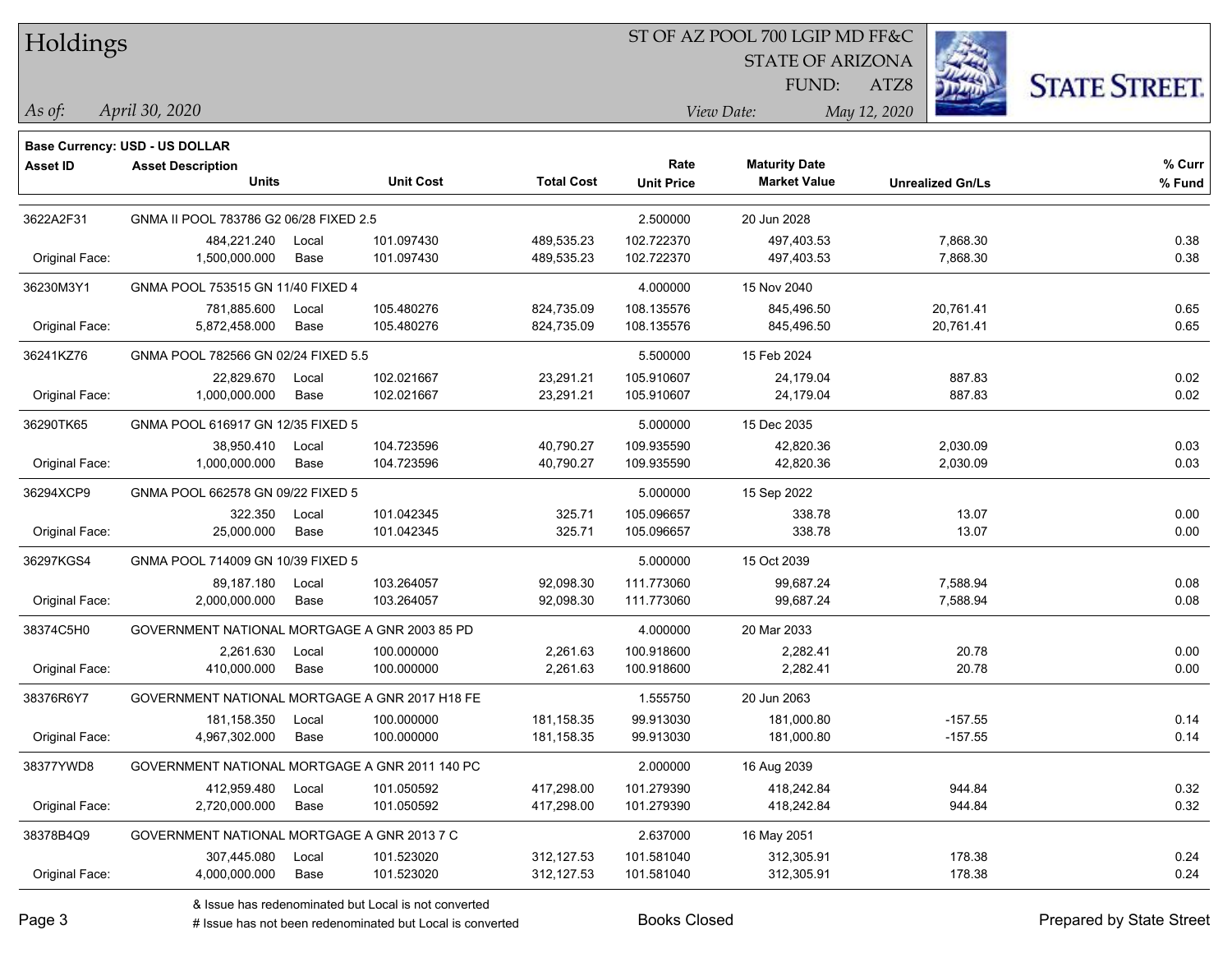### ST OF AZ POOL 700 LGIP MD FF&C

STATE OF ARIZONA

ATZ8



*April 30, 2020 As of: View Date: May 12, 2020*

**Base Currency: USD - US DOLLAR**

FUND:

| <b>Asset ID</b> | <b>Asset Description</b>                       |       |                  |                   | Rate              | <b>Maturity Date</b> |                         | % Curr |
|-----------------|------------------------------------------------|-------|------------------|-------------------|-------------------|----------------------|-------------------------|--------|
|                 | <b>Units</b>                                   |       | <b>Unit Cost</b> | <b>Total Cost</b> | <b>Unit Price</b> | <b>Market Value</b>  | <b>Unrealized Gn/Ls</b> | % Fund |
| 38378H4K9       | GOVERNMENT NATIONAL MORTGAGE A GNR 2012 124 KB |       |                  |                   | 2.000000          | 20 Jul 2042          |                         |        |
|                 | 1,660,417.530                                  | Local | 102.096882       | 1,695,234.52      | 102.906040        | 1,708,669.93         | 13,435.41               | 1.32   |
| Original Face:  | 4,400,000.000                                  | Base  | 102.096882       | 1,695,234.52      | 102.906040        | 1,708,669.93         | 13,435.41               | 1.32   |
| 38378KBF5       | GOVERNMENT NATIONAL MORTGAGE A GNR 2013 30 A   |       |                  |                   | 1.500000          | 16 May 2042          |                         |        |
|                 | 1,530,691.470                                  | Local | 99.348388        | 1,520,717.30      | 100.014850        | 1,530,918.78         | 10,201.48               | 1.18   |
| Original Face:  | 3,000,000.000                                  | Base  | 99.348388        | 1,520,717.30      | 100.014850        | 1,530,918.78         | 10,201.48               | 1.18   |
| 38378KES4       | GOVERNMENT NATIONAL MORTGAGE A GNR 2013 45 AB  |       |                  |                   | 1.450000          | 16 Apr 2039          |                         |        |
|                 | 494,692.500                                    | Local | 99.742226        | 493,417.31        | 99.942650         | 494,408.79           | 991.48                  | 0.38   |
| Original Face:  | 2,000,000.000                                  | Base  | 99.742226        | 493,417.31        | 99.942650         | 494,408.79           | 991.48                  | 0.38   |
| 38378KRR2       | GOVERNMENT NATIONAL MORTGAGE A GNR 2013 78 AF  |       |                  |                   | 2.426180          | 16 Mar 2048          |                         |        |
|                 | 483,011.260                                    | Local | 100.610383       | 485,959.48        | 102.910200        | 497.067.85           | 11,108.37               | 0.38   |
| Original Face:  | 1,000,000.000                                  | Base  | 100.610383       | 485,959.48        | 102.910200        | 497,067.85           | 11,108.37               | 0.38   |
| 38378X2R1       | GOVERNMENT NATIONAL MORTGAGE A GNR 2015 2 A    |       |                  |                   | 2.500000          | 16 Dec 2044          |                         |        |
|                 | 473,898.620                                    | Local | 101.222008       | 479,689.70        | 100.781110        | 477,600.29           | $-2,089.41$             | 0.37   |
| Original Face:  | 2,000,000.000                                  | Base  | 101.222008       | 479,689.70        | 100.781110        | 477,600.29           | $-2,089.41$             | 0.37   |
| 38378XEW7       | GOVERNMENT NATIONAL MORTGAGE A GNR 2014 101 AD |       |                  |                   | 3.000000          | 16 Jul 2050          |                         |        |
|                 | 451,851.170                                    | Local | 101.303569       | 457.741.36        | 104.147430        | 470,591.38           | 12,850.02               | 0.36   |
| Original Face:  | 1,000,000.000                                  | Base  | 101.303569       | 457,741.36        | 104.147430        | 470,591.38           | 12,850.02               | 0.36   |
| 38378XJS1       | GOVERNMENT NATIONAL MORTGAGE A GNR 2014 124 AC |       |                  |                   | 2.154000          | 16 May 2054          |                         |        |
|                 | 0.010                                          | Local | 100.000000       | 0.01              | 101.454670        | 0.01                 | 0.00                    | 0.00   |
|                 |                                                | Base  | 100.000000       | 0.01              | 101.454670        | 0.01                 | 0.00                    | 0.00   |
| 38378XJV4       | GOVERNMENT NATIONAL MORTGAGE A GNR 2014 124 AJ |       |                  |                   | 3.028000          | 16 Aug 2052          |                         |        |
|                 | 641,417.880                                    | Local | 100.729097       | 646,094.44        | 105.261970        | 675,169.10           | 29,074.66               | 0.52   |
| Original Face:  | 1,000,000.000                                  | Base  | 100.729097       | 646,094.44        | 105.261970        | 675,169.10           | 29,074.66               | 0.52   |
| 38378XLY5       | GOVERNMENT NATIONAL MORTGAGE A GNR 2014 120 AD |       |                  |                   | 2.850000          | 16 Feb 2049          |                         |        |
|                 | 580,885.540                                    | Local | 100.822575       | 585,663.76        | 103.940490        | 603,775.28           | 18,111.52               | 0.47   |
| Original Face:  | 1,000,000.000                                  | Base  | 100.822575       | 585,663.76        | 103.940490        | 603,775.28           | 18,111.52               | 0.47   |
| 38379KSP4       | GOVERNMENT NATIONAL MORTGAGE A GNR 2015 81 A   |       |                  |                   | 2.200000          | 16 Aug 2055          |                         |        |
|                 | 614,052.480                                    | Local | 99.889682        | 613,375.07        | 101.357570        | 622,388.67           | 9,013.60                | 0.48   |
| Original Face:  | 1,000,000.000                                  | Base  | 99.889682        | 613,375.07        | 101.357570        | 622,388.67           | 9,013.60                | 0.48   |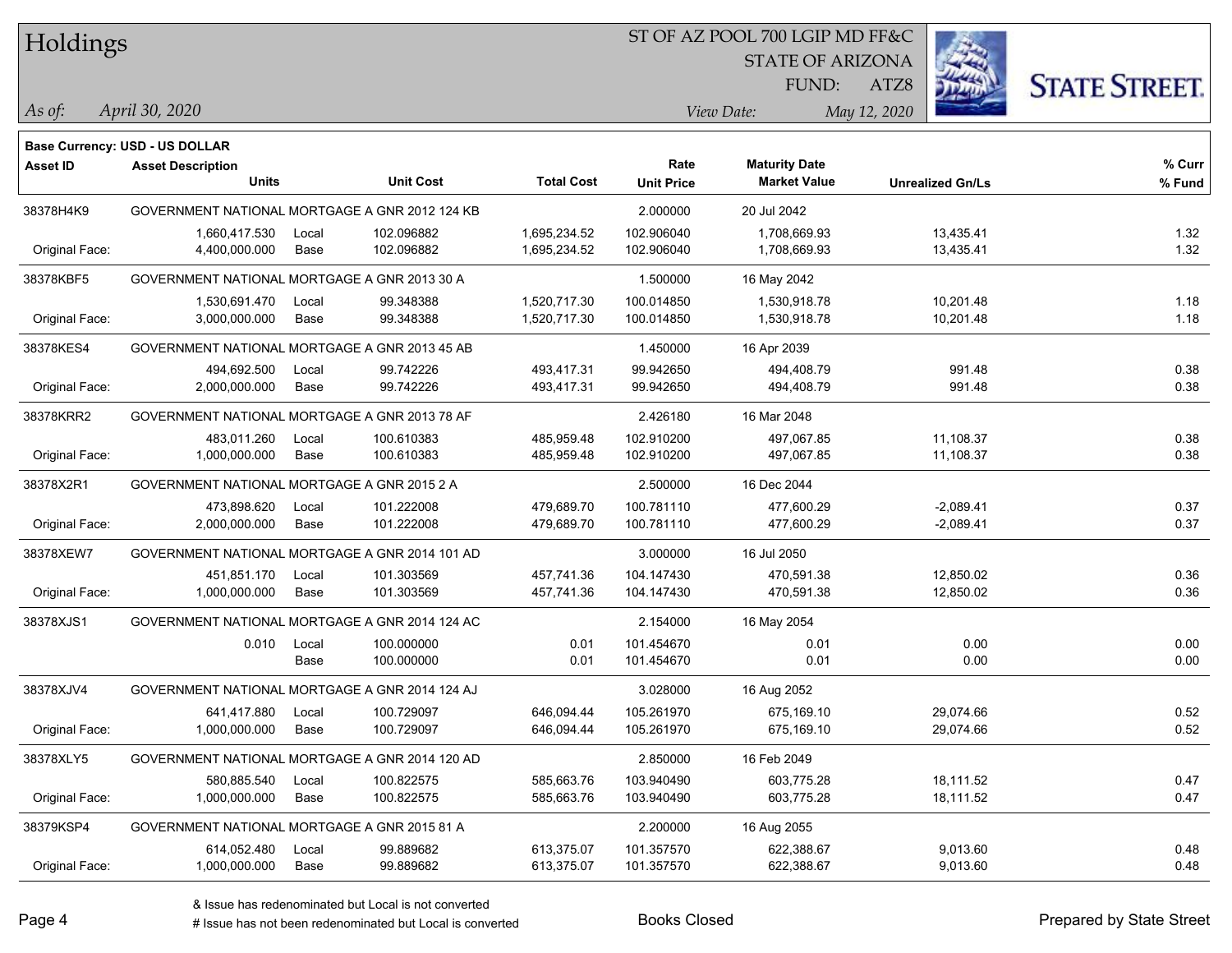#### ST OF AZ POOL 700 LGIP MD FF&C

STATE OF ARIZONA

FUND:

ATZ8



*April 30, 2020 As of: View Date: May 12, 2020*

**Base Currency: USD - US DOLLAR**

| <b>Asset ID</b> | <b>Asset Description</b>                            |       |                  |                   | Rate              | <b>Maturity Date</b> |                         | % Curr |
|-----------------|-----------------------------------------------------|-------|------------------|-------------------|-------------------|----------------------|-------------------------|--------|
|                 | <b>Units</b>                                        |       | <b>Unit Cost</b> | <b>Total Cost</b> | <b>Unit Price</b> | <b>Market Value</b>  | <b>Unrealized Gn/Ls</b> | % Fund |
| 38379KZY7       | GOVERNMENT NATIONAL MORTGAGE A GNR 2015 114 A       |       |                  |                   | 2.100000          | 15 Jun 2044          |                         |        |
|                 | 534,214.240                                         | Local | 100.309836       | 535,869.43        | 100.973630        | 539,415.51           | 3,546.08                | 0.42   |
| Original Face:  | 1,000,000.000                                       | Base  | 100.309836       | 535,869.43        | 100.973630        | 539,415.51           | 3,546.08                | 0.42   |
| 38379RAN3       | GOVERNMENT NATIONAL MORTGAGE A GNR 2015 181 AB      |       |                  |                   | 2.600000          | 16 Dec 2049          |                         |        |
|                 | 598,095.880                                         | Local | 100.900586       | 603,482.25        | 102.324480        | 611,998.50           | 8,516.25                | 0.47   |
| Original Face:  | 1,000,000.000                                       | Base  | 100.900586       | 603,482.25        | 102.324480        | 611,998.50           | 8,516.25                | 0.47   |
| 38379RMD2       | GOVERNMENT NATIONAL MORTGAGE A GNR 2017 23 AC       |       |                  |                   | 2.300000          | 16 Mar 2057          |                         |        |
|                 | 0.030                                               | Local | 300.000000       | 0.09              | 102.288010        | 0.03                 | $-0.06$                 | 0.00   |
|                 |                                                     | Base  | 300.000000       | 0.09              | 102.288010        | 0.03                 | $-0.06$                 | 0.00   |
| 38380LD26       | GOVERNMENT NATIONAL MORTGAGE A GNR 2019 H15 GA      |       |                  |                   | 2.250000          | 20 Aug 2069          |                         |        |
|                 | 2,050,354.950                                       | Local | 102.921252       | 2,110,250.98      | 103.576857        | 2,123,693.21         | 13,442.23               | 1.64   |
| Original Face:  | 3,000,000.000                                       | Base  | 102.921252       | 2,110,250.98      | 103.576857        | 2,123,693.21         | 13,442.23               | 1.64   |
| 38380LN25       | GOVERNMENT NATIONAL MORTGAGE A GNR 2019 H18 KA      |       |                  |                   | 2.200000          | 20 Nov 2069          |                         |        |
|                 | 1,702,565.080                                       | Local | 100.352470       | 1,708,566.11      | 103.042969        | 1,754,373.61         | 45,807.50               | 1.36   |
| Original Face:  | 2,000,000.000                                       | Base  | 100.352470       | 1,708,566.11      | 103.042969        | 1,754,373.61         | 45,807.50               | 1.36   |
| 38380LRE5       | GOVERNMENT NATIONAL MORTGAGE A GNR 2019 H04 CA      |       |                  |                   | 3.000000          | 20 Mar 2069          |                         |        |
|                 | 953,416.900                                         | Local | 100.068776       | 954,072.62        | 104.600615        | 997,279.94           | 43,207.32               | 0.77   |
| Original Face:  | 2,000,000.000                                       | Base  | 100.068776       | 954,072.62        | 104.600615        | 997,279.94           | 43,207.32               | 0.77   |
| 418097AC5       | AID JORDAN US GOVT GUAR 10/20 2.503                 |       |                  |                   | 2.503000          | 30 Oct 2020          |                         |        |
|                 | 6,280,000.000                                       | Local | 100.235065       | 6,294,762.10      | 100.873227        | 6,334,838.66         | 40,076.56               | 4.89   |
|                 |                                                     | Base  | 100.235065       | 6,294,762.10      | 100.873227        | 6,334,838.66         | 40,076.56               | 4.89   |
| 6903532L0       | INT DEVELOPMENT FIN CORP US GOVT GUAR 01/21 0.00000 |       |                  |                   |                   | 26 Jan 2021          |                         |        |
|                 | 5,000,000.000                                       | Local | 105.976438       | 5,298,821.89      | 107.205259        | 5,360,262.95         | 61,441.06               | 4.14   |
|                 |                                                     | Base  | 105.976438       | 5,298,821.89      | 107.205259        | 5,360,262.95         | 61,441.06               | 4.14   |
| 6903537C5       | INT DEVELOPMENT FIN CORP US GOVT GUAR 08/27 VAR     |       |                  |                   | 0.950000          | 13 Aug 2027          |                         |        |
|                 | 2,700,000.000                                       | Local | 100.000000       | 2,700,000.00      | 100.000000        | 2,700,000.00         | 0.00                    | 2.09   |
| Original Face:  | 2,700,000.000                                       | Base  | 100.000000       | 2,700,000.00      | 100.000000        | 2,700,000.00         | 0.00                    | 2.09   |
| 6903538B6       | INT DEVELOPMENT FIN CORP US GOVT GUAR 09/26 VAR     |       |                  |                   | 0.950000          | 15 Sep 2026          |                         |        |
|                 | 3,500,000.000                                       | Local | 100.000000       | 3,500,000.00      | 100.000000        | 3.500.000.00         | 0.00                    | 2.70   |

Original Face: 3,500,000.000 Base 100.000000 3,500,000.00 100.000000 3,500,000.00 0.00 2.70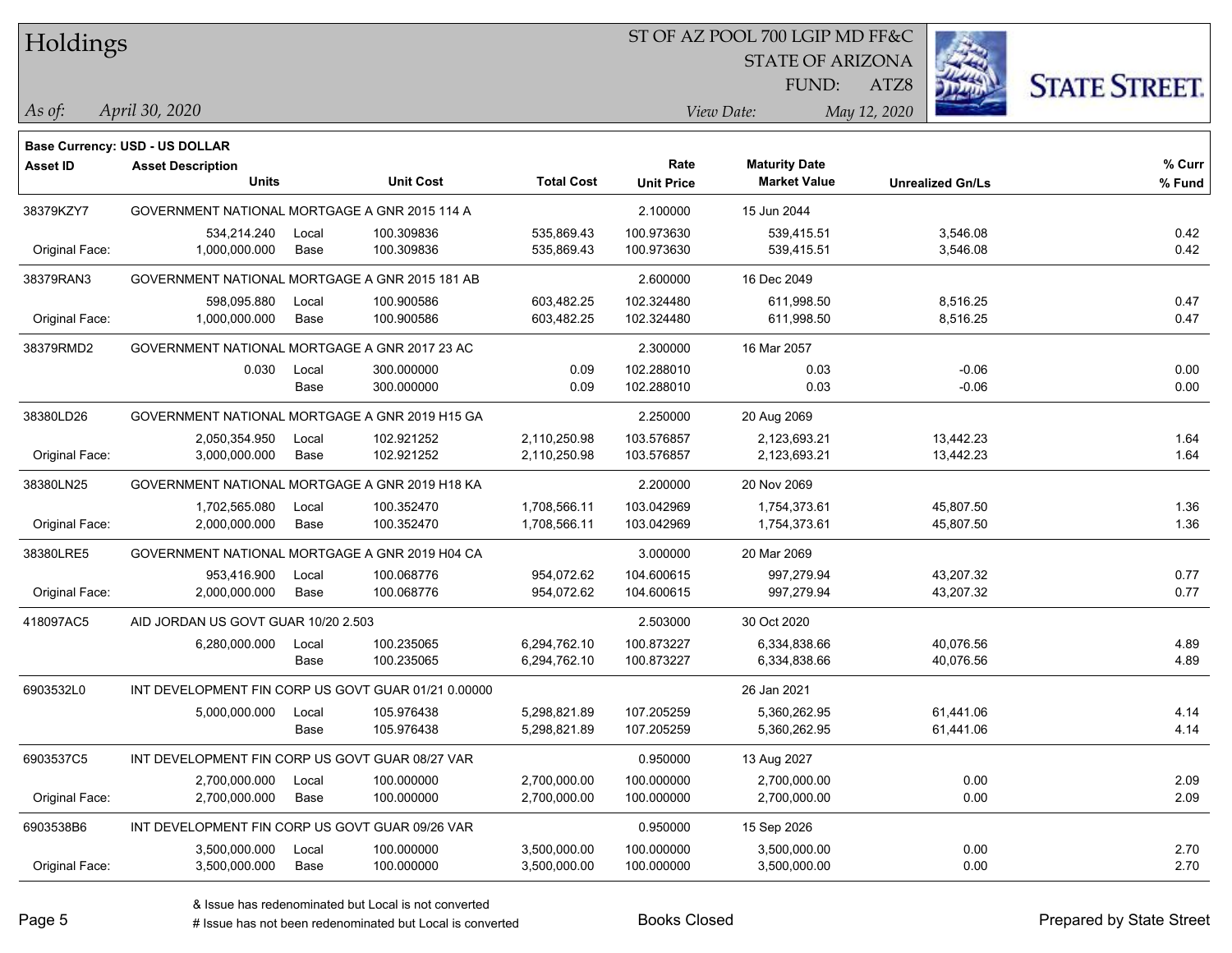#### ST OF AZ POOL 700 LGIP MD FF&C

STATE OF ARIZONA

FUND:

ATZ8



**% Fund**

**% Curr**

*April 30, 2020 As of: View Date: May 12, 2020*

**Base Currency: USD - US DOLLAR**

| Asset ID  | <b>Asset Description</b>                            |       |                  |                   | Rate              | <b>Maturity Date</b> |                         | % Cur  |
|-----------|-----------------------------------------------------|-------|------------------|-------------------|-------------------|----------------------|-------------------------|--------|
|           | <b>Units</b>                                        |       | <b>Unit Cost</b> | <b>Total Cost</b> | <b>Unit Price</b> | <b>Market Value</b>  | <b>Unrealized Gn/Ls</b> | % Fund |
| 690353L54 | INT DEVELOPMENT FIN CORP US GOVT GUAR 01/21 0.00000 |       |                  |                   |                   | 26 Jan 2021          |                         |        |
|           | 2,500,000.000                                       | Local | 107.470647       | 2.686.766.17      | 107.910920        | 2.697.773.00         | 11.006.83               | 2.08   |
|           |                                                     | Base  | 107.470647       | 2,686,766.17      | 107.910920        | 2.697.773.00         | 11,006.83               | 2.08   |
| 742651DX7 | PRIVATE EXPORT FUNDING US GOVT GUAR 11/24 1.75      |       |                  |                   | 1.750000          | 15 Nov 2024          |                         |        |
|           | 2,000,000.000                                       | Local | 99.879757        | 1,997,595.13      | 104.744995        | 2.094.899.90         | 97,304.77               | 1.62   |
|           |                                                     | Base  | 99.879757        | 1.997.595.13      | 104.744995        | 2.094.899.90         | 97.304.77               | 1.62   |
| 831641EV3 | SMALL BUSINESS ADMINISTRATION SBIC 2011 10B 1       |       |                  | 2.877000          | 10 Sep 2021       |                      |                         |        |

| 831641EV3      | SMALL BUSINESS ADMINISTRATION SBIC 2011 10B 1    |             |            |              | 2.877000   | 10 Sep 2021  |           |      |
|----------------|--------------------------------------------------|-------------|------------|--------------|------------|--------------|-----------|------|
|                | 268,952.990                                      | Local       | 100.860693 | 271,267.85   | 101.098780 | 271.908.19   | 640.34    | 0.21 |
| Original Face: | 4,000,000.000                                    | <b>Base</b> | 100.860693 | 271,267.85   | 101.098780 | 271,908.19   | 640.34    | 0.21 |
| 831641EW1      | SMALL BUSINESS ADMINISTRATION SBIC 2012 10A 1    |             |            |              | 2.766000   | 10 Mar 2022  |           |      |
|                | 261,316.780                                      | Local       | 100.823078 | 263,467.62   | 101.827980 | 266,093.60   | 2,625.98  | 0.21 |
| Original Face: | 1.000.000.000                                    | Base        | 100.823078 | 263,467.62   | 101.827980 | 266.093.60   | 2,625.98  | 0.21 |
| 903724AL6      | AID UKRAINE US GOVT GUAR 05/20 1.847             |             |            |              | 1.847000   | 29 May 2020  |           |      |
|                | 1.000.000.000                                    | Local       | 100.007898 | 1,000,078.98 | 100.107400 | 1,001,074.00 | 995.02    | 0.77 |
|                |                                                  | Base        | 100.007898 | 1,000,078.98 | 100.107400 | 1,001,074.00 | 995.02    | 0.77 |
| 903724BL5      | AID UKRAINE US GOVT GUAR 09/21 1.471             |             |            |              | 1.471000   | 29 Sep 2021  |           |      |
|                | 3,000,000.000                                    | Local       | 99.509829  | 2,985,294.87 | 101.572557 | 3,047,176.71 | 61,881.84 | 2.35 |
|                |                                                  | <b>Base</b> | 99.509829  | 2,985,294.87 | 101.572557 | 3,047,176.71 | 61,881.84 | 2.35 |
| 911759MU9      | HOUSING URBAN DEVELOPMNT US GOVT GUAR 08/21 2.57 |             |            |              | 2.570000   | 01 Aug 2021  |           |      |
|                | 500,000.000                                      | Local       | 100.000000 | 500,000.00   | 102.371700 | 511,858.50   | 11,858.50 | 0.40 |
|                |                                                  | Base        | 100.000000 | 500,000.00   | 102.371700 | 511,858.50   | 11,858.50 | 0.40 |
| 9127962T5      | TREASURY BILL 10/20 0.00000                      |             |            |              | 0.010000   | 29 Oct 2020  |           |      |
|                | 3,000,000.000                                    | Local       | 99.927097  | 2,997,812.90 | 99.948465  | 2,998,453.95 | 641.05    | 2.32 |
|                |                                                  | Base        | 99.927097  | 2,997,812.90 | 99.948465  | 2,998,453.95 | 641.05    | 2.32 |
| 9127964A4      | CASH MGMT BILL 09/20 0.00000                     |             |            |              |            | 29 Sep 2020  |           |      |
|                | 2,000,000.000                                    | Local       | 99.942285  | 1,998,845.69 | 99.949667  | 1,998,993.34 | 147.65    | 1.54 |
|                |                                                  | Base        | 99.942285  | 1,998,845.69 | 99.949667  | 1,998,993.34 | 147.65    | 1.54 |
| 912796WY1      | TREASURY BILL 07/20 0.00000                      |             |            |              |            | 30 Jul 2020  |           |      |
|                | 2.000.000.000                                    | Local       | 99.971251  | 1.999.425.01 | 99.976250  | 1.999.525.00 | 99.99     | 1.54 |

# Issue has not been redenominated but Local is converted Books Closed Prepared by State Street

Base 99.971251 1,999,425.01 99.976250 1,999,525.00 99.99 1.54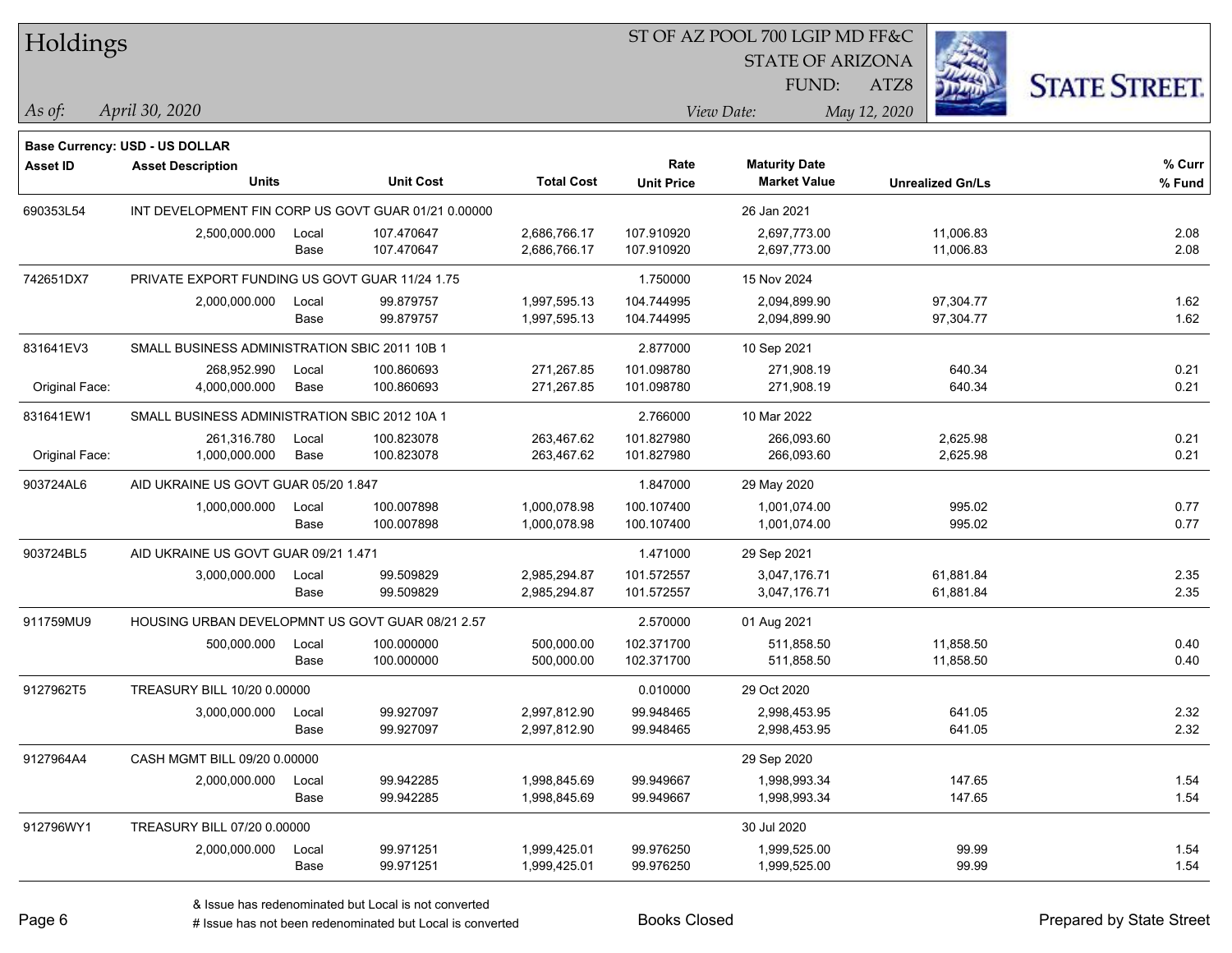| Holdings        |                                       |       |                  |                   |                   | ST OF AZ POOL 700 LGIP MD FF&C |                         |                      |
|-----------------|---------------------------------------|-------|------------------|-------------------|-------------------|--------------------------------|-------------------------|----------------------|
|                 |                                       |       |                  |                   |                   | <b>STATE OF ARIZONA</b>        |                         |                      |
|                 |                                       |       |                  |                   |                   | FUND:                          | ATZ8                    | <b>STATE STREET.</b> |
| As of:          | April 30, 2020                        |       |                  |                   |                   | View Date:                     | May 12, 2020            |                      |
|                 | <b>Base Currency: USD - US DOLLAR</b> |       |                  |                   |                   |                                |                         |                      |
| <b>Asset ID</b> | <b>Asset Description</b>              |       |                  |                   | Rate              | <b>Maturity Date</b>           |                         | % Curr               |
|                 | <b>Units</b>                          |       | <b>Unit Cost</b> | <b>Total Cost</b> | <b>Unit Price</b> | <b>Market Value</b>            | <b>Unrealized Gn/Ls</b> | % Fund               |
| 9128283G3       | US TREASURY N/B 11/20 1.75            |       |                  |                   | 1.750000          | 15 Nov 2020                    |                         |                      |
|                 | 5,000,000.000                         | Local | 99.783317        | 4,989,165.85      | 100.882812        | 5,044,140.60                   | 54,974.75               | 3.90                 |
|                 |                                       | Base  | 99.783317        | 4,989,165.85      | 100.882812        | 5,044,140.60                   | 54,974.75               | 3.90                 |
| 9128284Q0       | US TREASURY N/B 05/20 2.5             |       |                  |                   | 2.500000          | 31 May 2020                    |                         |                      |
|                 | 2,000,000.000                         | Local | 99.994949        | 1,999,898.97      | 100.196620        | 2,003,932.40                   | 4,033.43                | 1.55                 |
|                 |                                       | Base  | 99.994949        | 1,999,898.97      | 100.196620        | 2,003,932.40                   | 4,033.43                | 1.55                 |
| 9128284Y3       | US TREASURY N/B 08/20 2.625           |       |                  |                   | 2.625000          | 31 Aug 2020                    |                         |                      |
|                 | 1,000,000.000                         | Local | 99.958791        | 999,587.91        | 100.835938        | 1,008,359.38                   | 8,771.47                | 0.78                 |
|                 |                                       | Base  | 99.958791        | 999,587.91        | 100.835938        | 1,008,359.38                   | 8,771.47                | 0.78                 |
| 9128286Q8       | US TREASURY FRN 04/21 VAR             |       |                  |                   | 0.264039          | 30 Apr 2021                    |                         |                      |
|                 | 2,000,000.000                         | Local | 99.963112        | 1,999,262.24      | 100.100021        | 2,002,000.42                   | 2,738.18                | 1.55                 |
|                 |                                       | Base  | 99.963112        | 1,999,262.24      | 100.100021        | 2,002,000.42                   | 2,738.18                | 1.55                 |
| 9128287A2       | US TREASURY N/B 06/21 1.625           |       |                  |                   | 1.625000          | 30 Jun 2021                    |                         |                      |
|                 | 2,000,000.000                         | Local | 99.986235        | 1,999,724.69      | 101.710938        | 2,034,218.76                   | 34,494.07               | 1.57                 |
|                 |                                       | Base  | 99.986235        | 1,999,724.69      | 101.710938        | 2,034,218.76                   | 34,494.07               | 1.57                 |
| 9128287G9       | US TREASURY FRN 07/21 VAR             |       |                  |                   | 0.345039          | 31 Jul 2021                    |                         |                      |
|                 | 2,000,000.000                         | Local | 99.968634        | 1,999,372.67      | 100.196089        | 2,003,921.78                   | 4,549.11                | 1.55                 |
|                 |                                       | Base  | 99.968634        | 1,999,372.67      | 100.196089        | 2,003,921.78                   | 4,549.11                | 1.55                 |
| 912828L32       | US TREASURY N/B 08/20 1.375           |       |                  |                   | 1.375000          | 31 Aug 2020                    |                         |                      |
|                 | 5,000,000.000                         | Local | 99.716307        | 4,985,815.37      | 100.425781        | 5,021,289.05                   | 35,473.68               | 3.88                 |
|                 |                                       | Base  | 99.716307        | 4,985,815.37      | 100.425781        | 5,021,289.05                   | 35,473.68               | 3.88                 |
| 912828N48       | US TREASURY N/B 12/20 1.75            |       |                  |                   | 1.750000          | 31 Dec 2020                    |                         |                      |
|                 | 2,000,000.000                         | Local | 100.029029       | 2,000,580.58      | 101.074219        | 2,021,484.38                   | 20,903.80               | 1.56                 |
|                 |                                       | Base  | 100.029029       | 2,000,580.58      | 101.074219        | 2,021,484.38                   | 20,903.80               | 1.56                 |
| 912828P87       | US TREASURY N/B 02/21 1.125           |       |                  |                   | 1.125000          | 28 Feb 2021                    |                         |                      |
|                 | 2,000,000.000                         | Local | 99.698459        | 1,993,969.17      | 100.812500        | 2,016,250.00                   | 22,280.83               | 1.56                 |
|                 |                                       | Base  | 99.698459        | 1,993,969.17      | 100.812500        | 2,016,250.00                   | 22,280.83               | 1.56                 |
| 912828Q37       | US TREASURY N/B 03/21 1.25            |       |                  |                   | 1.250000          | 31 Mar 2021                    |                         |                      |
|                 | 2,000,000.000                         | Local | 99.588522        | 1,991,770.43      | 101.007812        | 2,020,156.24                   | 28,385.81               | 1.56                 |
|                 |                                       | Base  | 99.588522        | 1,991,770.43      | 101.007812        | 2,020,156.24                   | 28,385.81               | 1.56                 |

ST OF AZ POOL 700 LGIP MD FF&C

 $\frac{1}{2}$ 

 $\overline{\phantom{0}}$ 

 $\overline{\phantom{0}}$ 

 $\overline{\phantom{a}}$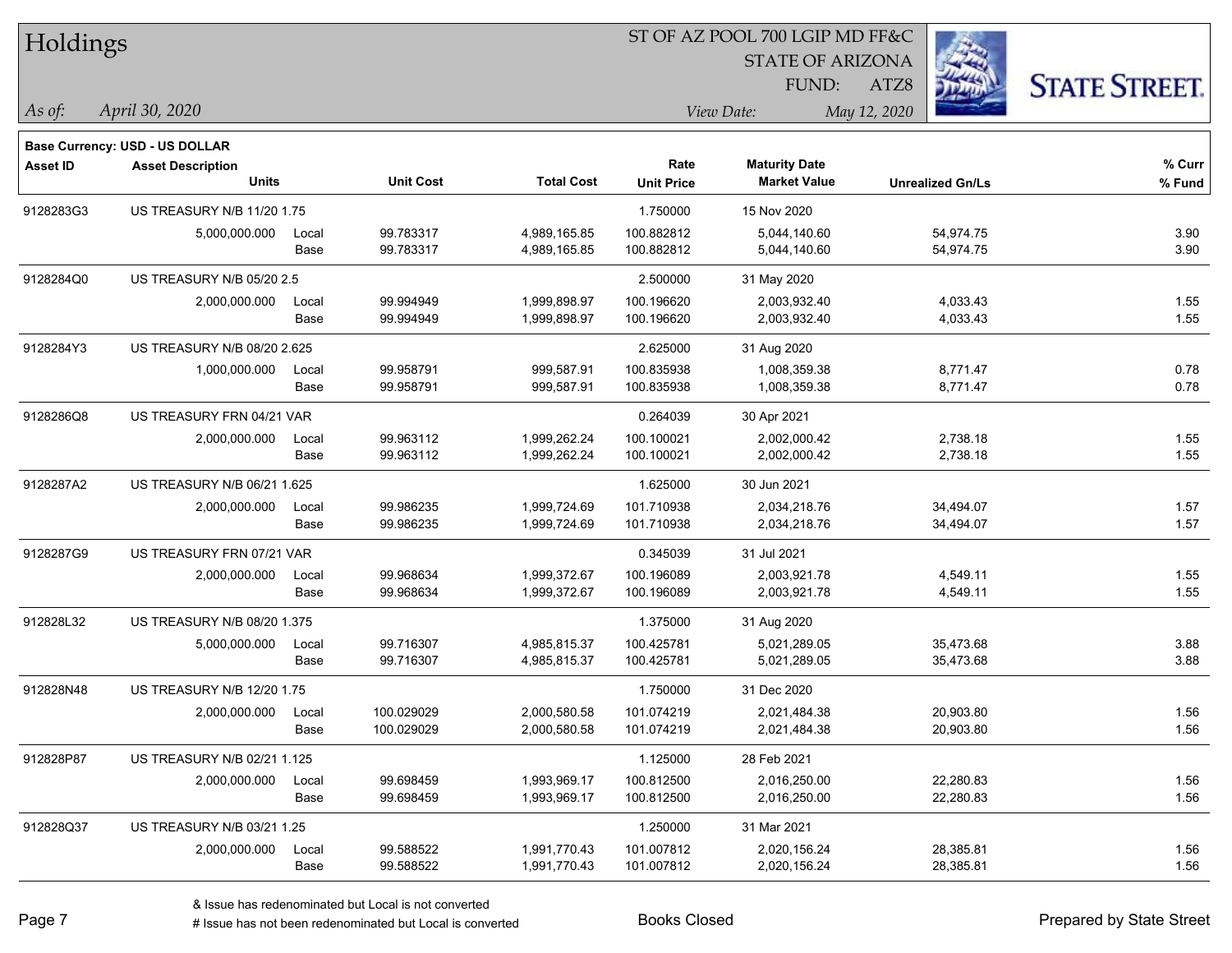| Holdings                  |                                       |       |                  |                   |                   | ST OF AZ POOL 700 LGIP MD FF&C |              |                         |                      |
|---------------------------|---------------------------------------|-------|------------------|-------------------|-------------------|--------------------------------|--------------|-------------------------|----------------------|
|                           |                                       |       |                  |                   |                   | <b>STATE OF ARIZONA</b>        |              |                         |                      |
|                           |                                       |       |                  |                   |                   | FUND:                          | ATZ8         |                         | <b>STATE STREET.</b> |
| As of:                    | April 30, 2020                        |       |                  |                   |                   | View Date:                     | May 12, 2020 |                         |                      |
|                           | Base Currency: USD - US DOLLAR        |       |                  |                   |                   |                                |              |                         |                      |
| <b>Asset ID</b>           | <b>Asset Description</b>              |       |                  |                   | Rate              | <b>Maturity Date</b>           |              |                         | % Curr               |
|                           | <b>Units</b>                          |       | <b>Unit Cost</b> | <b>Total Cost</b> | <b>Unit Price</b> | <b>Market Value</b>            |              | <b>Unrealized Gn/Ls</b> | % Fund               |
| 912828XE5                 | US TREASURY N/B 05/20 1.5             |       |                  |                   | 1.500000          | 31 May 2020                    |              |                         |                      |
|                           | 2,000,000.000                         | Local | 99.987699        | 1,999,753.97      | 100.114693        | 2.002.293.86                   |              | 2,539.89                | 1.55                 |
|                           |                                       | Base  | 99.987699        | 1,999,753.97      | 100.114693        | 2,002,293.86                   |              | 2,539.89                | 1.55                 |
| 912828XY1                 | US TREASURY N/B 06/20 2.5             |       |                  |                   | 2.500000          | 30 Jun 2020                    |              |                         |                      |
|                           | 4,000,000.000                         | Local | 100.032997       | 4,001,319.88      | 100.395401        | 4,015,816.04                   |              | 14,496.16               | 3.10                 |
|                           |                                       | Base  | 100.032997       | 4,001,319.88      | 100.395401        | 4,015,816.04                   |              | 14,496.16               | 3.10                 |
| 912828YN4                 | US TREASURY FRN 10/21 VAR             |       |                  |                   | 0.425040          | 31 Oct 2021                    |              |                         |                      |
|                           | 3,000,000.000                         | Local | 100.029292       | 3,000,878.77      | 100.347601        | 3,010,428.03                   |              | 9,549.26                | 2.33                 |
|                           |                                       | Base  | 100.029292       | 3,000,878.77      | 100.347601        | 3,010,428.03                   |              | 9,549.26                | 2.33                 |
| 912828Z45                 | US TREASURY FRN 01/22 VAR             |       |                  |                   | 0.279039          | 31 Jan 2022                    |              |                         |                      |
|                           | 2,000,000.000                         | Local | 99.986049        | 1,999,720.98      | 100.115716        | 2,002,314.32                   |              | 2,593.34                | 1.55                 |
|                           |                                       | Base  | 99.986049        | 1,999,720.98      | 100.115716        | 2,002,314.32                   |              | 2,593.34                | 1.55                 |
| 92262BAB1                 | VENDEE MORTGAGE TRUST VENDE 2011 2 DG |       |                  |                   | 2.750000          | 15 Dec 2033                    |              |                         |                      |
|                           | 66,691.820                            | Local | 102.052726       | 68,060.82         | 100.328390        | 66,910.83                      |              | $-1,149.99$             | 0.05                 |
| Original Face:            | 2,000,000.000                         | Base  | 102.052726       | 68,060.82         | 100.328390        | 66,910.83                      |              | $-1,149.99$             | 0.05                 |
| <b>US DOLLAR Total</b>    |                                       |       |                  |                   |                   |                                |              |                         |                      |
|                           | 91,384,899.800                        | Local |                  | 92,167,947.64     |                   | 93,073,636.19                  |              | 905,688.55              | 71.91                |
| Original Face:            | 98,498,075.000                        | Base  |                  | 92,167,947.64     |                   | 93,073,636.19                  |              | 905,688.55              | 71.91                |
| <b>FIXED INCOME Total</b> |                                       |       |                  |                   |                   |                                |              |                         |                      |
|                           | 91,384,899.800                        | Base  |                  | 92,167,947.64     |                   | 93,073,636.19                  |              | 905,688.55              | 71.91                |
| Original Face:            | 98,498,075.000                        |       |                  |                   |                   |                                |              |                         |                      |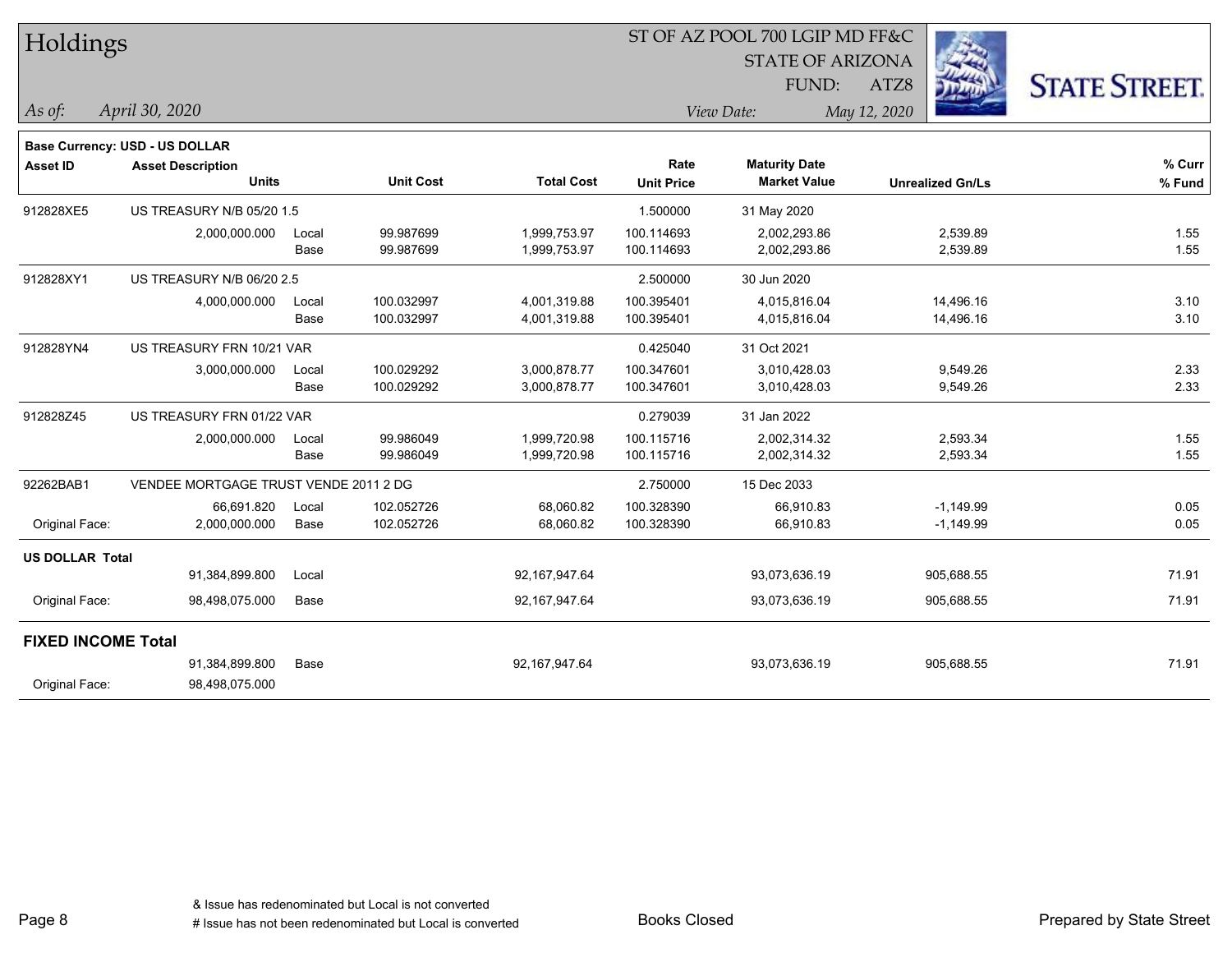| Holdings                            |                                                                                   |      |                  |                   |                           | ST OF AZ POOL 700 LGIP MD FF&C<br><b>STATE OF ARIZONA</b> |                      |                         |                      |
|-------------------------------------|-----------------------------------------------------------------------------------|------|------------------|-------------------|---------------------------|-----------------------------------------------------------|----------------------|-------------------------|----------------------|
| $\vert$ As of:                      | April 30, 2020                                                                    |      |                  |                   |                           | FUND:<br>View Date:                                       | ATZ8<br>May 12, 2020 |                         | <b>STATE STREET.</b> |
| Asset ID                            | <b>Base Currency: USD - US DOLLAR</b><br><b>Asset Description</b><br><b>Units</b> |      | <b>Unit Cost</b> | <b>Total Cost</b> | Rate<br><b>Unit Price</b> | <b>Maturity Date</b><br><b>Market Value</b>               |                      | <b>Unrealized Gn/Ls</b> | % Curr<br>% Fund     |
| <b>FUND Total</b><br>Original Face: | 127.746.130.710<br>98,498,075.000                                                 | Base |                  | 128.529.178.55    |                           | 129.434.867.10                                            |                      | 905.688.55              | 100.00               |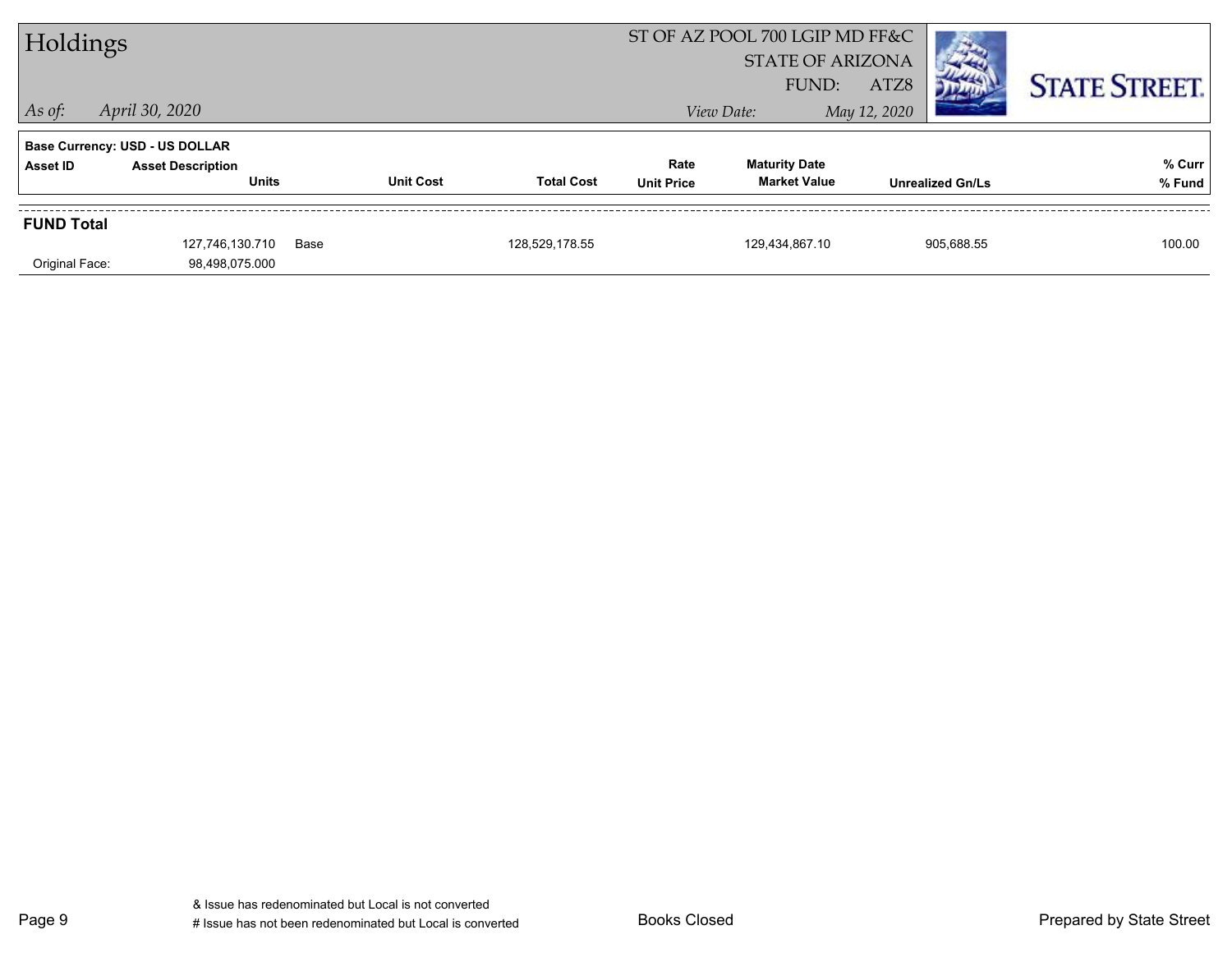Currency Summary

*As of: April 30, 2020*

# ST OF AZ POOL 700 LGIP MD FF&C

STATE OF ARIZONA

ATZ8



*View Date:May 12, 2020*

FUND:

#### **Base Currency:USD - US DOLLAR**

|                        |                 |       |                   |                     | % Currency |                         |                          |                           |
|------------------------|-----------------|-------|-------------------|---------------------|------------|-------------------------|--------------------------|---------------------------|
|                        | <b>Units</b>    |       | <b>Total Cost</b> | <b>Market Value</b> | % Fund     | <b>Unreal Sec Gn/Ls</b> | <b>Unreal Curr Gn/Ls</b> | <b>Total Unreal Gn/Ls</b> |
| <b>US DOLLAR</b>       |                 |       |                   |                     |            |                         | Exchange Rate:           | 1.000000                  |
| <b>CASH</b>            |                 |       |                   |                     |            |                         |                          |                           |
|                        | 358,450.350     | Local | 358,450.35        | 358,450.35          | 0.28       | 0.00                    |                          | 0.00                      |
|                        |                 | Base  | 358,450.35        | 358,450.35          | 0.28       | 0.00                    | 0.00                     | 0.00                      |
| <b>CASH EQUIVALENT</b> |                 |       |                   |                     |            |                         |                          |                           |
|                        | 36,002,780.560  | Local | 36,002,780.56     | 36,002,780.56       | 27.82      | 0.00                    |                          | 0.00                      |
|                        |                 | Base  | 36,002,780.56     | 36,002,780.56       | 27.82      | 0.00                    | 0.00                     | 0.00                      |
| <b>FIXED INCOME</b>    |                 |       |                   |                     |            |                         |                          |                           |
|                        | 91,384,899.800  | Local | 92,167,947.64     | 93,073,636.19       | 71.91      | 905,688.55              |                          | 905,688.55                |
| Original Face:         | 98,498,075.000  | Base  | 92,167,947.64     | 93,073,636.19       | 71.91      | 905,688.55              | 0.00                     | 905,688.55                |
| <b>US DOLLAR Total</b> |                 |       |                   |                     |            |                         |                          |                           |
|                        | 127,746,130.710 | Local | 128,529,178.55    | 129,434,867.10      | 100.00     | 905,688.55              |                          | 905,688.55                |
| Original Face:         | 98,498,075.000  | Base  | 128,529,178.55    | 129,434,867.10      | 100.00     | 905,688.55              | 0.00                     | 905,688.55                |
| <b>FUND Total</b>      |                 |       |                   |                     |            |                         |                          |                           |
|                        | 127,746,130.710 | Base  | 128,529,178.55    | 129,434,867.10      | 100.00     | 905,688.55              | 0.00                     | 905,688.55                |
| Original Face:         | 98,498,075.000  |       |                   |                     |            |                         |                          |                           |
|                        |                 |       |                   |                     |            |                         |                          |                           |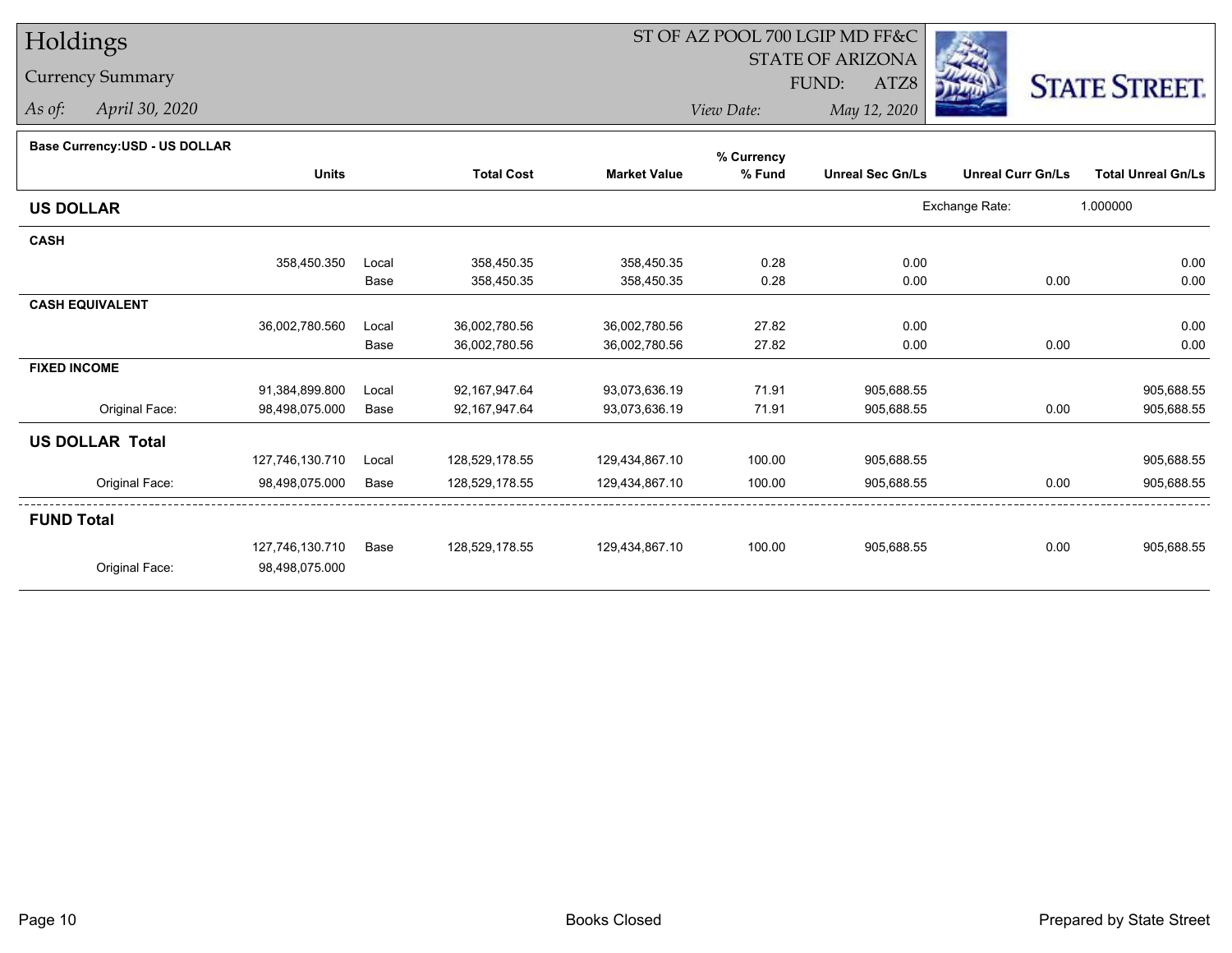| Holdings             |                                       |                   |                     |            | ST OF AZ POOL 700 LGIP MD FF&C           |                          |                           |
|----------------------|---------------------------------------|-------------------|---------------------|------------|------------------------------------------|--------------------------|---------------------------|
| <b>Asset Summary</b> |                                       |                   |                     |            | <b>STATE OF ARIZONA</b><br>FUND:<br>ATZ8 |                          |                           |
| As of:               | April 30, 2020                        |                   |                     | View Date: | May 12, 2020                             |                          | <b>STATE STREET.</b>      |
|                      |                                       |                   |                     |            |                                          |                          |                           |
|                      | <b>Base Currency: USD - US DOLLAR</b> |                   |                     |            |                                          |                          |                           |
|                      | <b>Units</b>                          | <b>Total Cost</b> | <b>Market Value</b> | % Fund     | <b>Unreal Sec Gn/Ls</b>                  | <b>Unreal Curr Gn/Ls</b> | <b>Total Unreal Gn/Ls</b> |
| <b>CASH</b>          |                                       |                   |                     |            |                                          |                          |                           |
| US DOLLAR            |                                       |                   |                     |            |                                          |                          |                           |
|                      | 358,450.350                           | 358,450.35        | 358,450.35          | 0.28       | 0.00                                     | 0.00                     | 0.00                      |
| <b>CASH Total</b>    |                                       |                   |                     |            |                                          |                          |                           |
|                      | 358,450.350                           | 358,450.35        | 358,450.35          | 0.28       | 0.00                                     | 0.00                     | 0.00                      |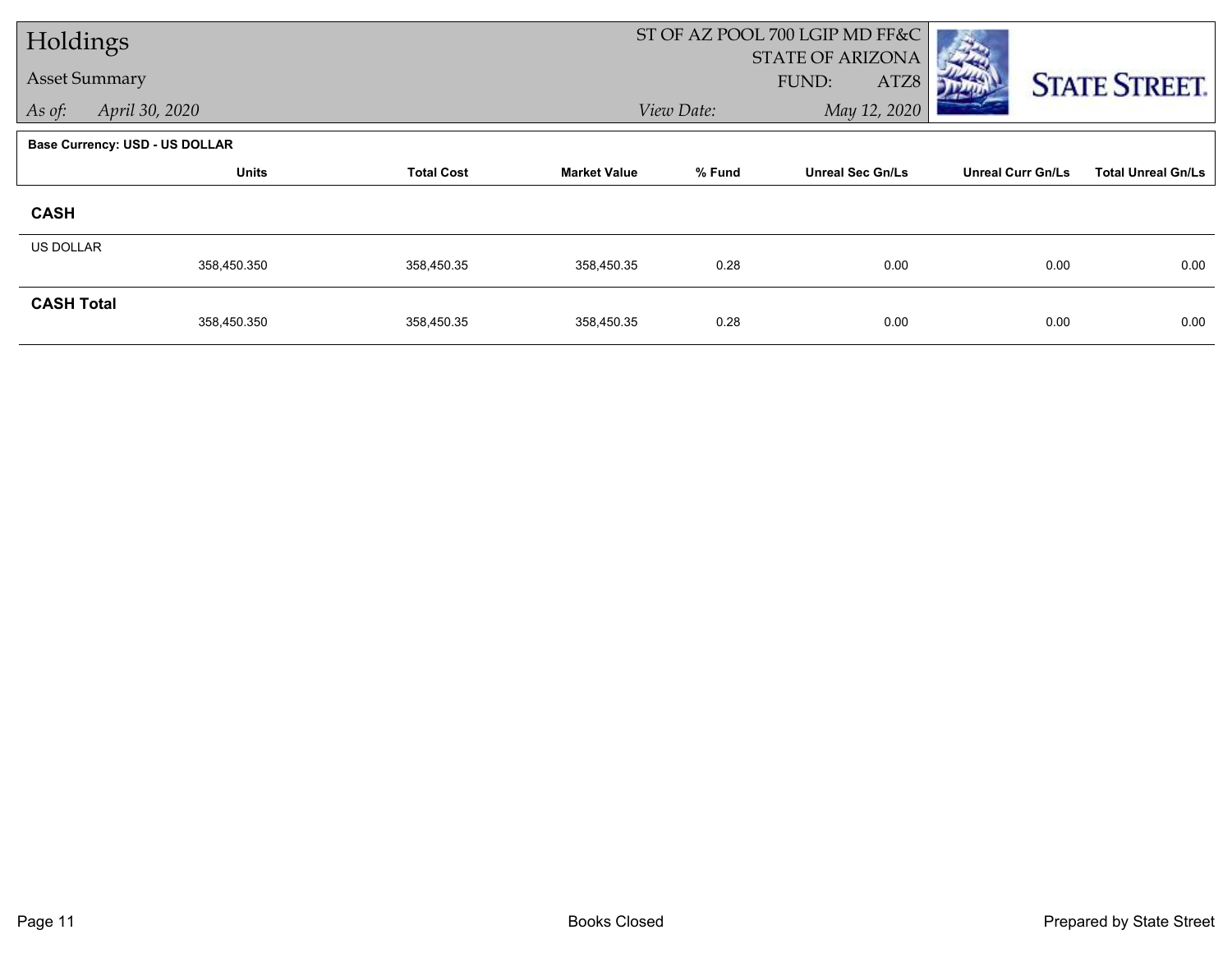| Holdings             |                                |                   | ST OF AZ POOL 700 LGIP MD FF&C |                                  |                         |                          |                           |  |
|----------------------|--------------------------------|-------------------|--------------------------------|----------------------------------|-------------------------|--------------------------|---------------------------|--|
| <b>Asset Summary</b> |                                |                   |                                | <b>STATE OF ARIZONA</b><br>FUND: |                         |                          |                           |  |
|                      |                                |                   |                                |                                  | ATZ8                    |                          | <b>STATE STREET.</b>      |  |
| As of:               | April 30, 2020                 |                   |                                | May 12, 2020<br>View Date:       |                         |                          |                           |  |
|                      | Base Currency: USD - US DOLLAR |                   |                                |                                  |                         |                          |                           |  |
|                      | <b>Units</b>                   | <b>Total Cost</b> | <b>Market Value</b>            | % Fund                           | <b>Unreal Sec Gn/Ls</b> | <b>Unreal Curr Gn/Ls</b> | <b>Total Unreal Gn/Ls</b> |  |
|                      | <b>CASH EQUIVALENT</b>         |                   |                                |                                  |                         |                          |                           |  |
| US DOLLAR            |                                |                   |                                |                                  |                         |                          |                           |  |
|                      | 36,002,780.560                 | 36,002,780.56     | 36,002,780.56                  | 27.82                            | 0.00                    | 0.00                     | 0.00                      |  |
|                      | <b>CASH EQUIVALENT Total</b>   |                   |                                |                                  |                         |                          |                           |  |
|                      | 36,002,780.560                 | 36,002,780.56     | 36,002,780.56                  | 27.82                            | 0.00                    | 0.00                     | 0.00                      |  |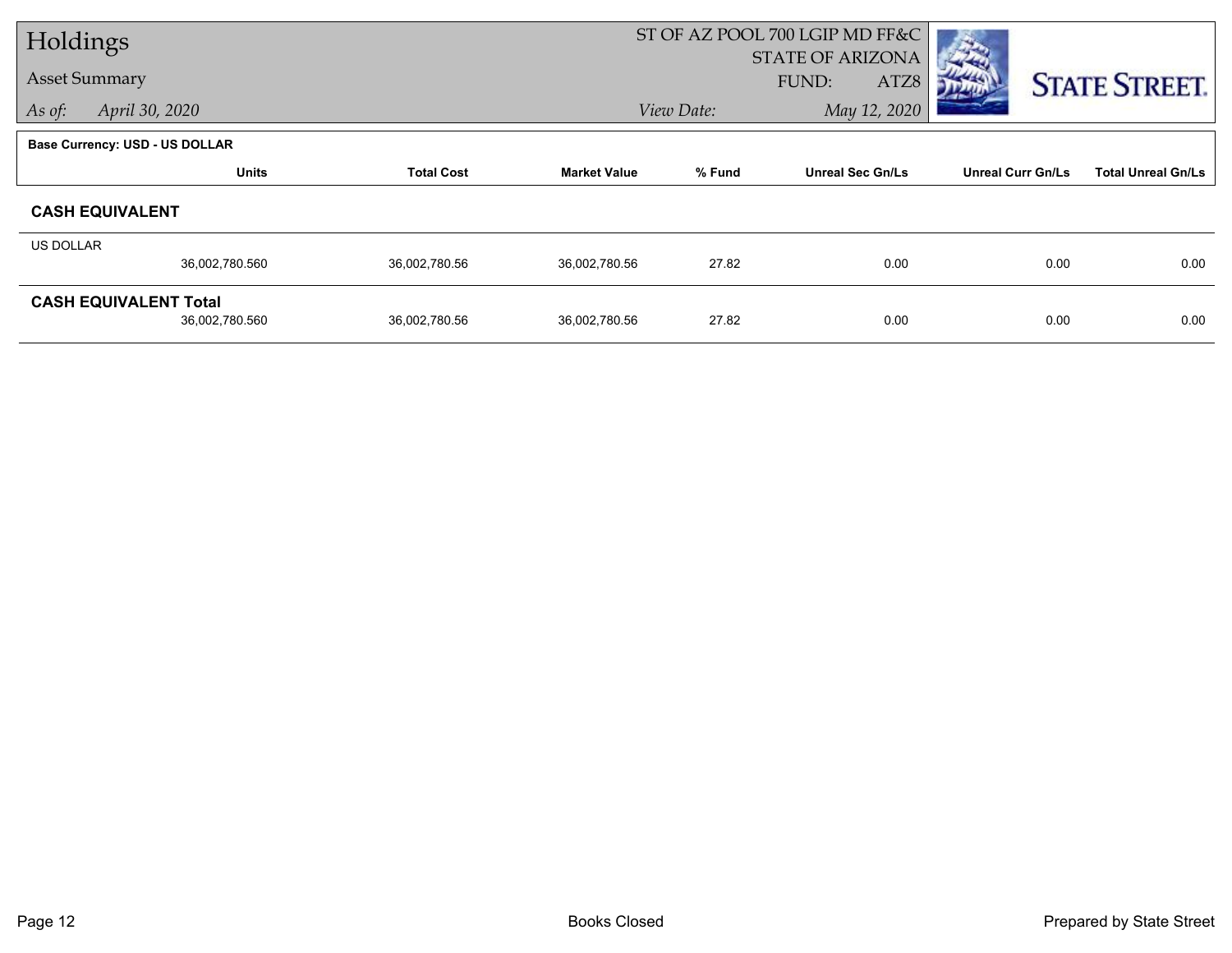| Holdings                 |                                             |                   |                     |                                          | ST OF AZ POOL 700 LGIP MD FF&C |                          |                           |
|--------------------------|---------------------------------------------|-------------------|---------------------|------------------------------------------|--------------------------------|--------------------------|---------------------------|
| <b>Asset Summary</b>     |                                             |                   |                     | <b>STATE OF ARIZONA</b><br>FUND:<br>ATZ8 |                                |                          | <b>STATE STREET.</b>      |
| April 30, 2020<br>As of: |                                             |                   | View Date:          | May 12, 2020                             |                                |                          |                           |
|                          | <b>Base Currency: USD - US DOLLAR</b>       |                   |                     |                                          |                                |                          |                           |
|                          | <b>Units</b>                                | <b>Total Cost</b> | <b>Market Value</b> | % Fund<br><b>Unreal Sec Gn/Ls</b>        |                                | <b>Unreal Curr Gn/Ls</b> | <b>Total Unreal Gn/Ls</b> |
| <b>FIXED INCOME</b>      |                                             |                   |                     |                                          |                                |                          |                           |
| US DOLLAR                |                                             |                   |                     |                                          |                                |                          |                           |
|                          | 91,384,899.800                              | 92,167,947.64     | 93,073,636.19       | 71.91                                    | 905,688.55                     | 0.00                     | 905,688.55                |
|                          | <b>FIXED INCOME Total</b><br>91,384,899.800 | 92,167,947.64     | 93,073,636.19       | 71.91                                    | 905,688.55                     | 0.00                     | 905,688.55                |
|                          |                                             |                   |                     |                                          |                                |                          |                           |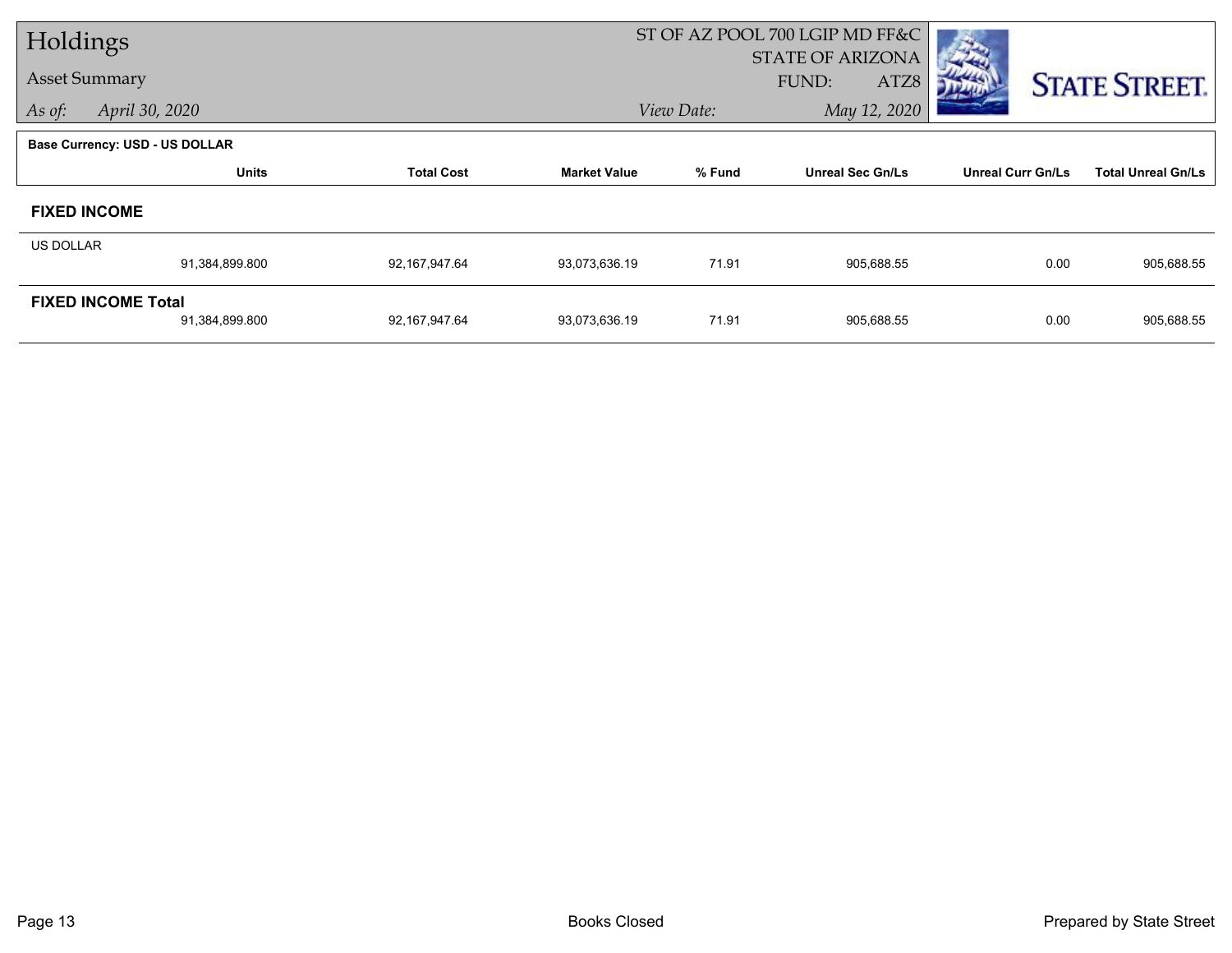| Holdings             |                                       |                                                                               |                | ST OF AZ POOL 700 LGIP MD FF&C  |                           |                      |            |
|----------------------|---------------------------------------|-------------------------------------------------------------------------------|----------------|---------------------------------|---------------------------|----------------------|------------|
|                      |                                       |                                                                               |                | <b>STATE OF ARIZONA</b><br>ATZ8 |                           |                      |            |
| <b>Asset Summary</b> |                                       |                                                                               | FUND:          |                                 |                           | <b>STATE STREET.</b> |            |
| As of:               | April 30, 2020                        |                                                                               |                | View Date:                      | May 12, 2020              |                      |            |
|                      | <b>Base Currency: USD - US DOLLAR</b> |                                                                               |                |                                 |                           |                      |            |
|                      | <b>Units</b>                          | % Fund<br><b>Total Cost</b><br><b>Market Value</b><br><b>Unreal Sec Gn/Ls</b> |                | Unreal Curr Gn/Ls               | <b>Total Unreal Gn/Ls</b> |                      |            |
| <b>FUND Total</b>    |                                       |                                                                               |                |                                 |                           |                      |            |
|                      | 127,746,130.710                       | 128,529,178.55                                                                | 129,434,867.10 | 100.00                          | 905,688.55                | 0.00                 | 905,688.55 |